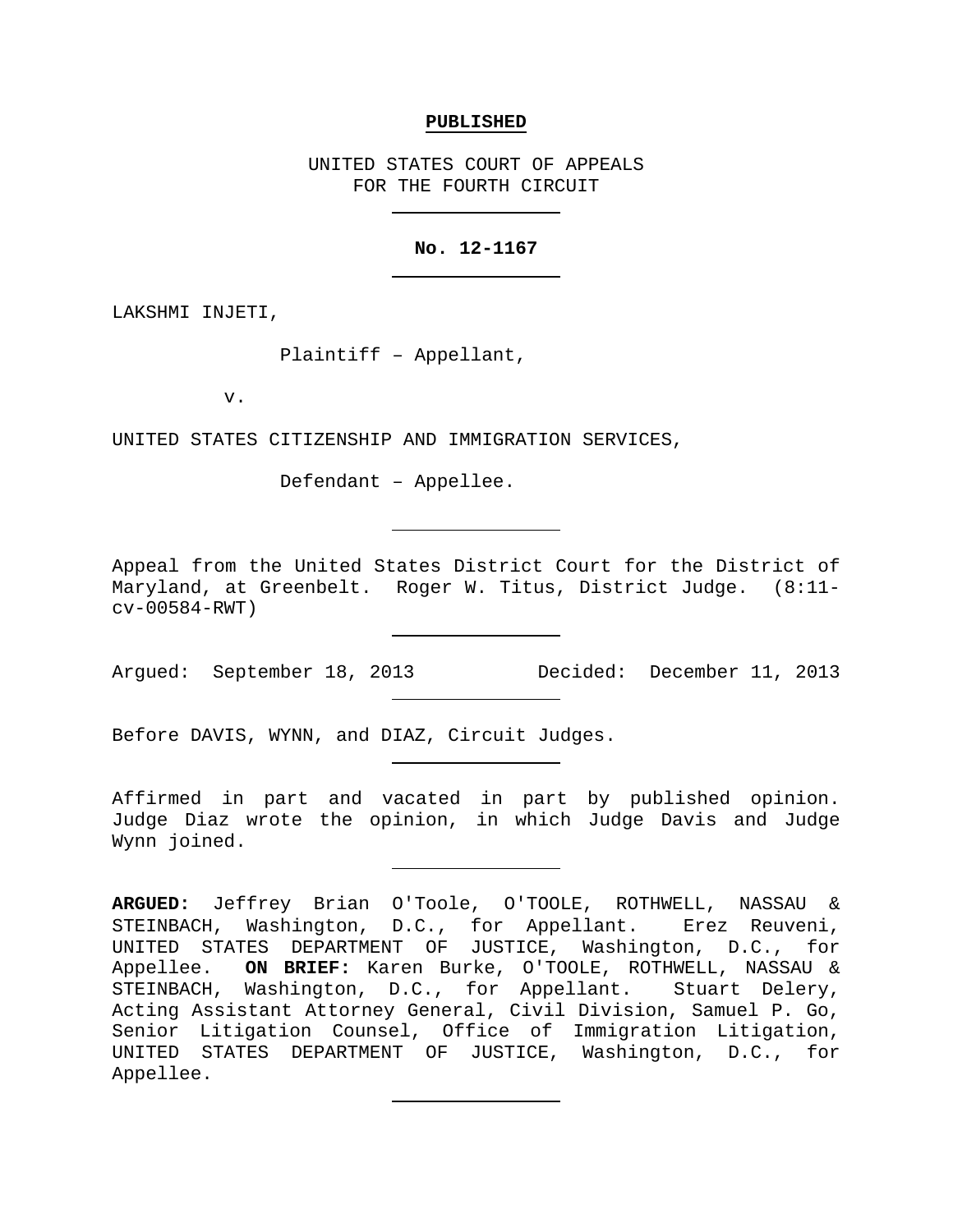DIAZ, Circuit Judge:

Lakshmi Injeti, a native and citizen of India, entered the United States on a nonimmigrant visa in 1991. In 2001, she was granted an adjustment of status to lawful permanent resident ("LPR"). Injeti applied for naturalization in 2006, and in the course of reviewing her application, U.S. Citizenship and Immigration Services ("USCIS") discovered that her prior application for LPR status contained a misrepresentation. Although Injeti had in fact been married twice, the application stated that she had no former husbands. USCIS also discovered that, in connection with a separate immigration proceeding, Injeti had submitted a fraudulent death certificate for her first husband. On the basis of this information, it denied her application for naturalization.

Injeti sought review of USCIS's decision in the U.S. District Court for the District of Maryland. Finding that Injeti was ineligible for naturalization because she (1) had not been lawfully admitted for permanent residence, and (2) failed to demonstrate good moral character, the district court granted summary judgment for USCIS. Injeti appeals the district court's order, arguing that she satisfied both conditions. As we explain below, we affirm the district court's judgment in part, and vacate it in part.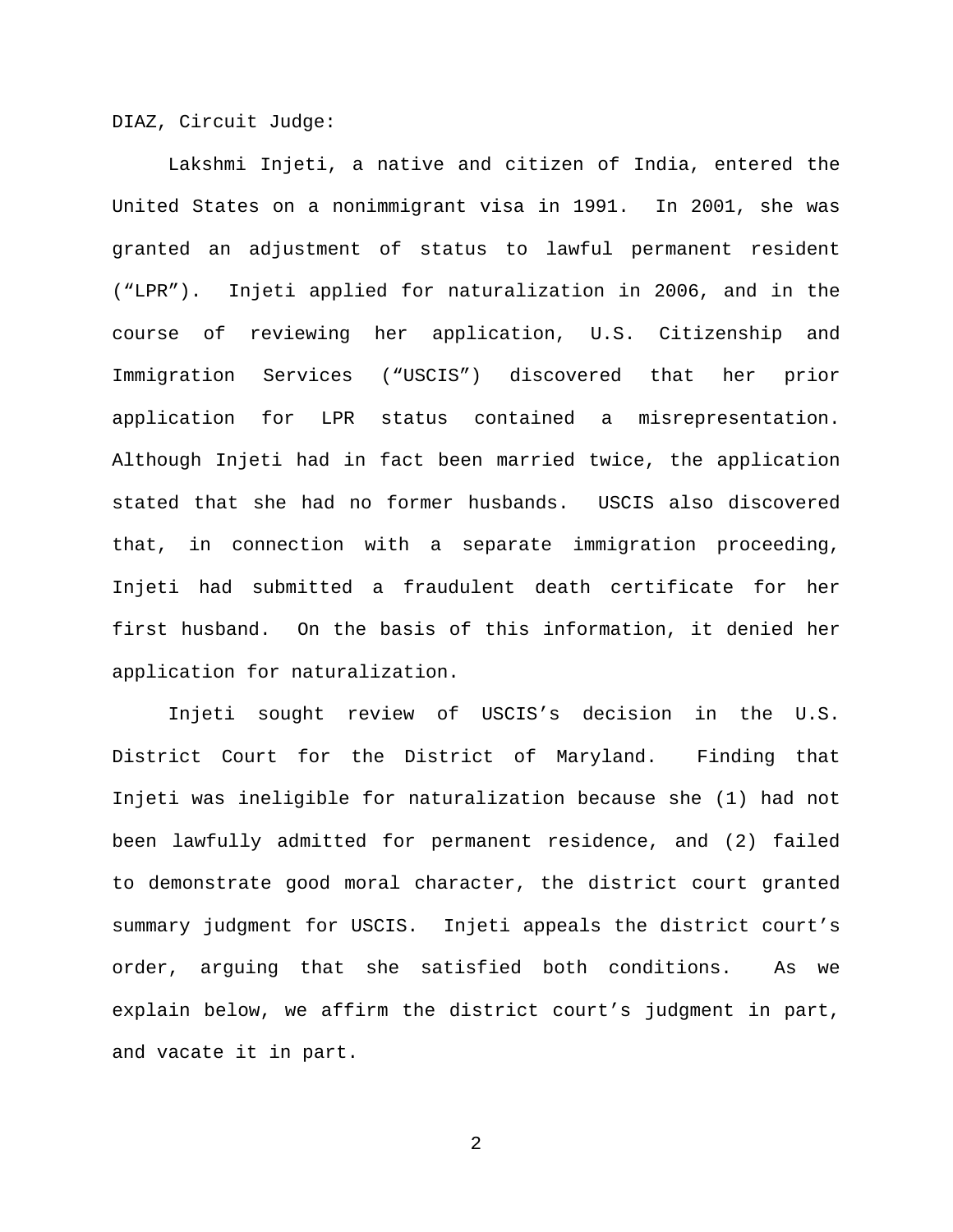I.

A.

Injeti was born in Andhra Pradesh, India in 1960. She married her first husband, Rajurao Injeti ("Mr. Injeti"), sometime between 1974 and 1977. The two lived together in India with Mr. Injeti's parents until 1981, when Injeti moved to Qatar, without her husband, to seek employment. Though living apart, they remained in intermittent contact until 1987. Injeti alleges that, in 1988, she received a letter from Mr. Injeti's parents informing her that he had died. Injeti claims she has neither seen nor heard from Mr. Injeti since.

In June 1991, Injeti married Mohammed Farook Shaikh, an Indian citizen whom she met in 1988 while living in Qatar. According to Injeti, she did not obtain a divorce prior to marrying Shaikh because she believed Mr. Injeti was dead. Shaikh had also been previously married, but Injeti claims Shaikh informed her that he was a widower.

Injeti entered the United States on a nonimmigrant visa in November 1991 to work as an employee of a Qatari diplomat. Sometime thereafter, she began working as a housekeeper for an American couple, Stewart and Sharon Karr. Stewart Karr filed an employment-based visa petition on Injeti's behalf, which was approved in December 1993.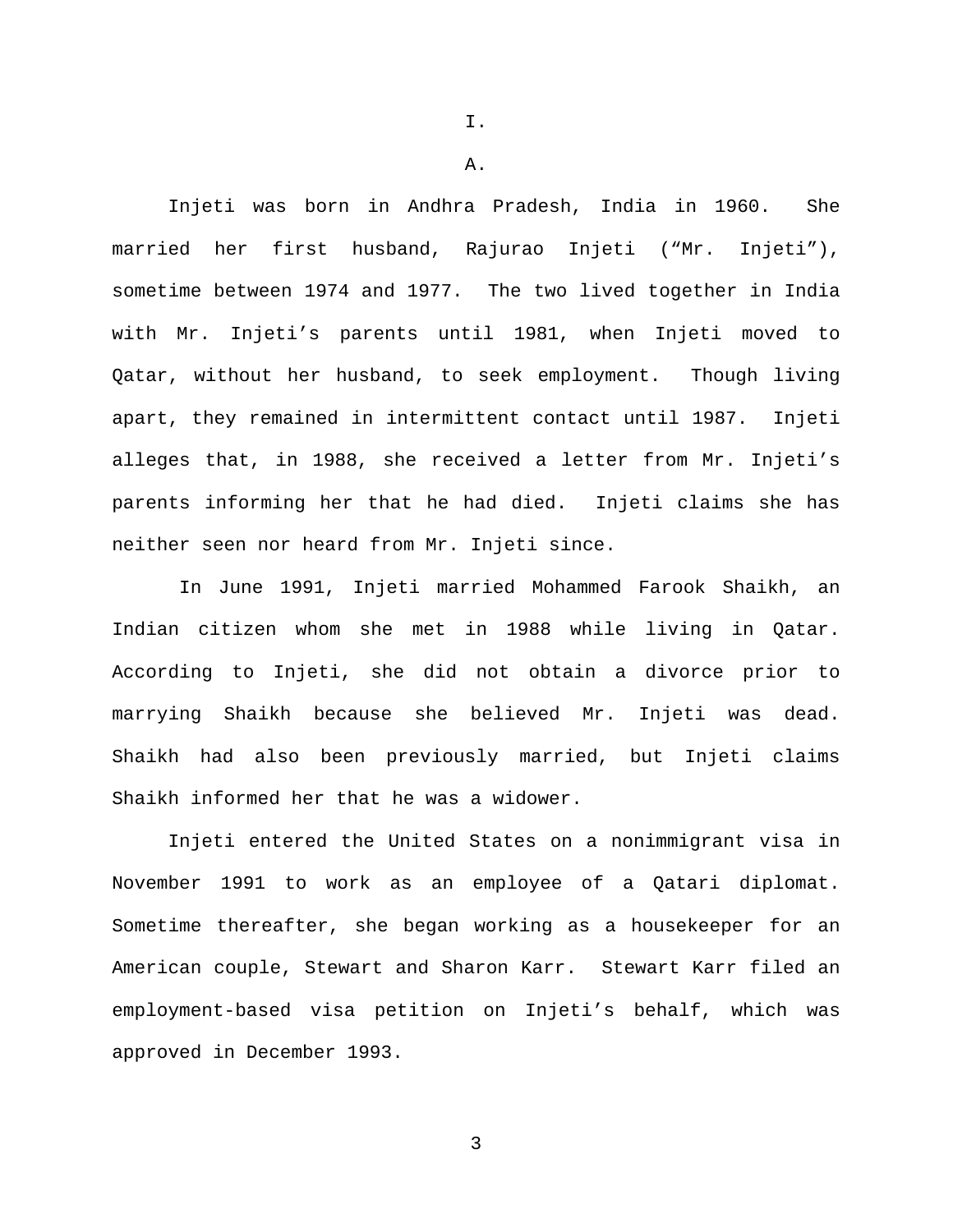On the basis of the approved petition, Injeti filed an application for adjustment to LPR status. Injeti's application indicated that her husband, Shaikh, was applying with her, and also listed the names of three children from her first marriage. However, in response to a question about the identity of "former husbands or wives," Injeti's application incorrectly stated "none." J.A. 117. According to Injeti's then attorney, this inaccuracy arose from his own inadvertent error: although Injeti informed him that she was a widow, he "mistakenly entered 'none' in the box where the name of a former spouse should be entered." J.A. 261. Nevertheless, Injeti signed the application, certifying "under penalty of perjury" that the information it contained was "true and correct." J.A. 137.

Injeti was granted LPR status on January 19, 2001. Shaikh was accorded LPR status as a derivative beneficiary, as were two of Injeti's children. Sometime thereafter, Injeti and Shaikh filed an application for derivative LPR status for Shaikh's son. During the application process, immigration officials discovered that Shaikh, in applying for LPR status, had submitted a fraudulent death certificate for his first wife. In fact, Shaikh's first wife was alive. Based on this information, the government initiated removal proceedings against Shaikh, Injeti, and Injeti's two children in June 2005.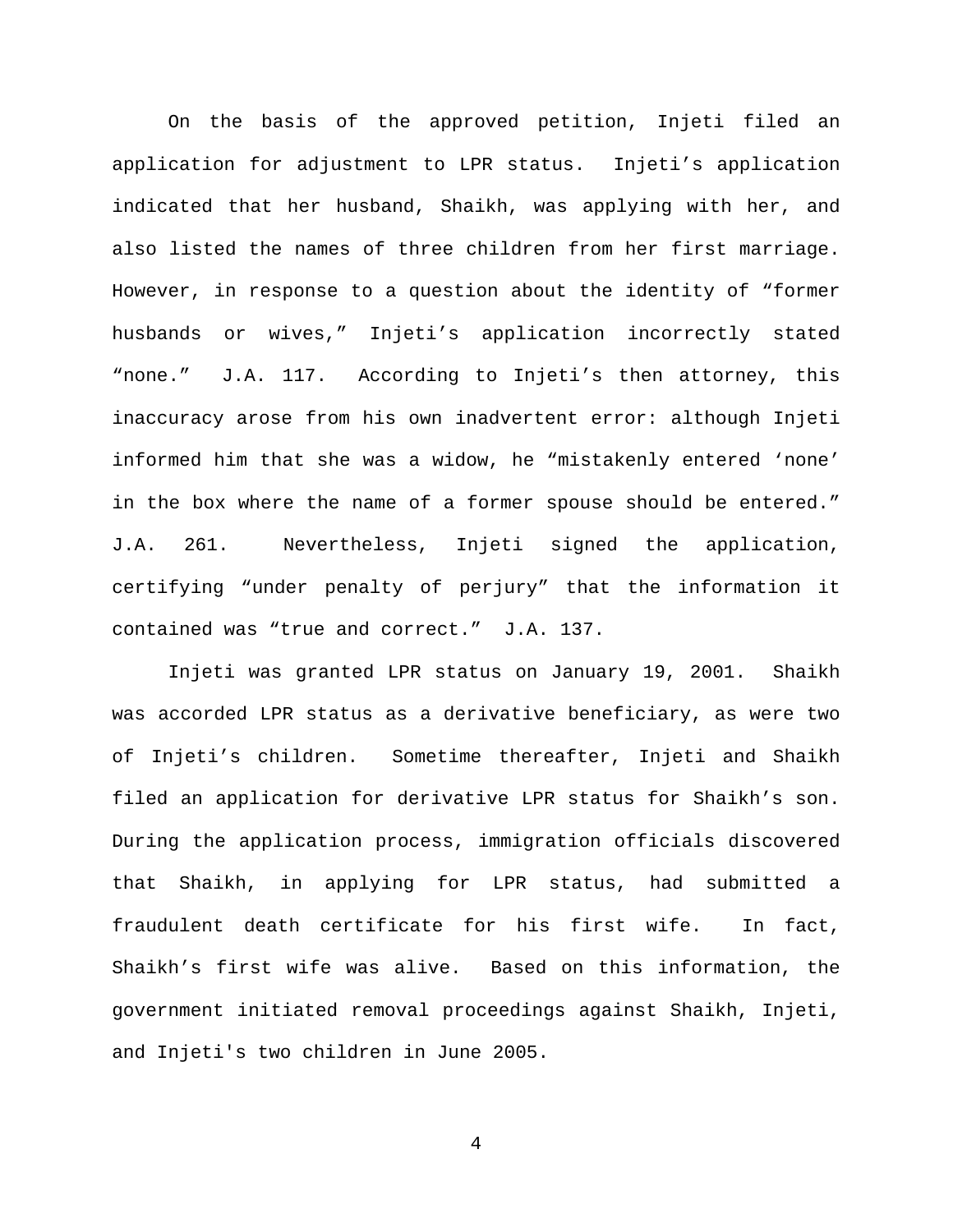Shaikh obtained a divorce from his first wife and remarried Injeti in April 2006. Around the same time, during the course of the removal proceedings, Injeti submitted to immigration officials a document purporting to be a death certificate for her first husband, Mr. Injeti. According to Injeti, she received this document by mail sometime between 1999 and 2001 after requesting it from Mr. Injeti's parents. Although USCIS would later determine that the death certificate for Mr. Injeti was also fraudulent, in the interim, an immigration judge terminated the removal proceedings against Injeti, concluding that Shaikh's misrepresentation regarding his first wife "was only attribut[able] to [his] actions." J.A. 27.

On May 11, 2006, Injeti filed an application for naturalization with USCIS. Like her prior adjustment application, this application omitted her marriage to Mr. Injeti, answering "1" to a question asking "[h]ow many times have you been married?" J.A. 195. According to the attorney who assisted Injeti with completing her application, this error occurred as a direct result of the prior inaccuracy on her adjustment application. Injeti's naturalization application was prepared, in part, by automated computer software, and the software simply "transfer[red]" the inaccurate information from the adjustment application to the naturalization application. J.A. 371. The attorney stated in an affidavit that he did not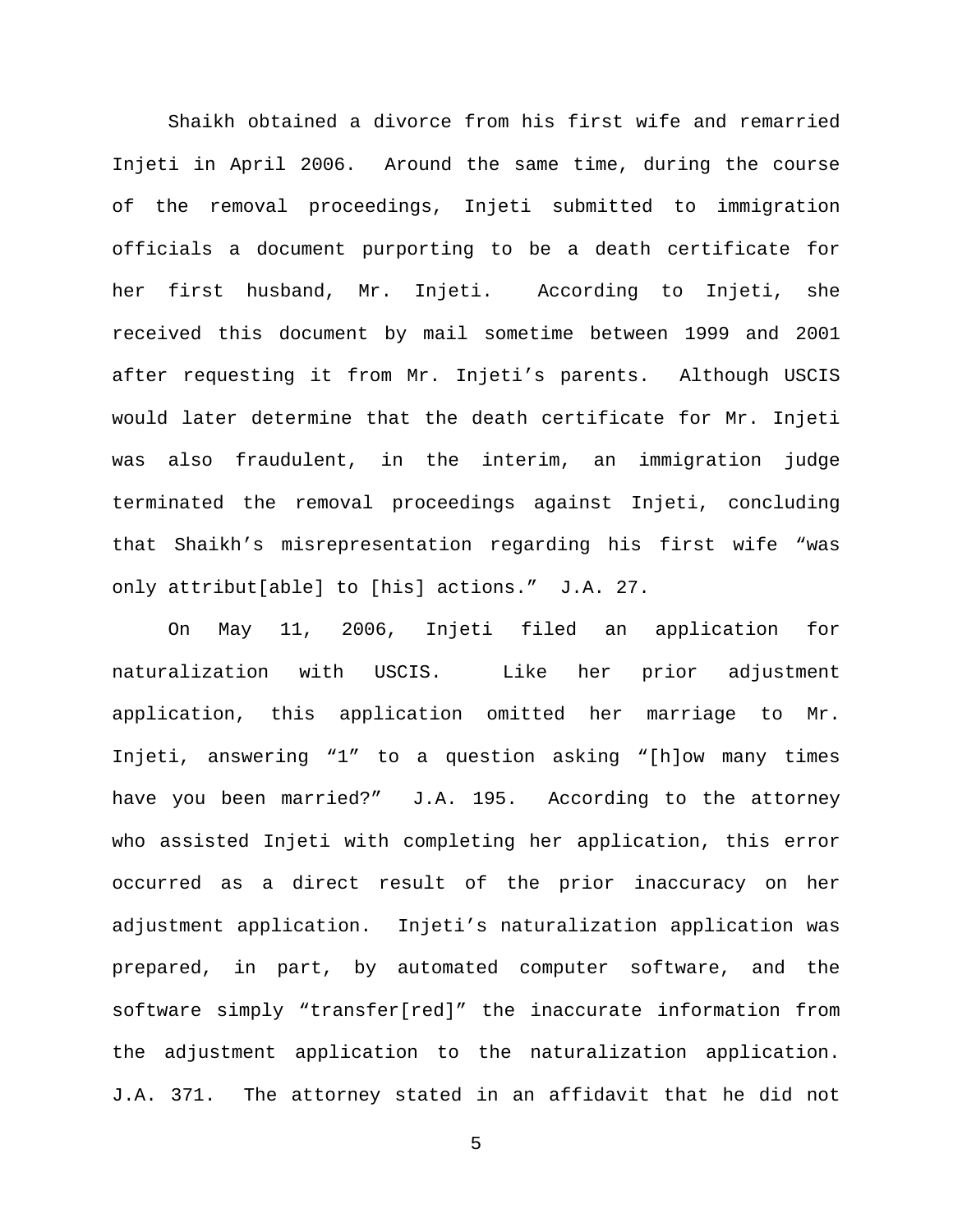become aware of either error until after both forms had been submitted.

While Injeti's naturalization application was under review, USCIS received a letter from an individual named "Anton," who claimed to be the boyfriend of Injeti's daughter Suvarna. The letter stated that Injeti and Shaikh had each submitted fraudulent death certificates for their former spouses, and that Mr. Injeti remained alive in India. The letter further stated that Injeti and Shaikh had "threatened" Suvarna "not to tell the truth" to an immigration judge. J.A. 254. Although the letter did not provide Anton's last name, it listed two e-mail addresses and a mailing address in Australia where he could be reached.

USCIS subsequently interviewed Injeti, who stated that she had previously been married to Mr. Injeti. USCIS officials then contacted officials in India, who informed them that Mr. Injeti's purported death certificate, which Injeti had previously submitted, was fraudulent. In fact, the certificate's registration number was associated with a valid death certificate for another individual. USCIS did not immediately take further action.

Injeti filed suit in the U.S. District Court for the District of Maryland seeking adjudication of her naturalization application. In connection with these proceedings, she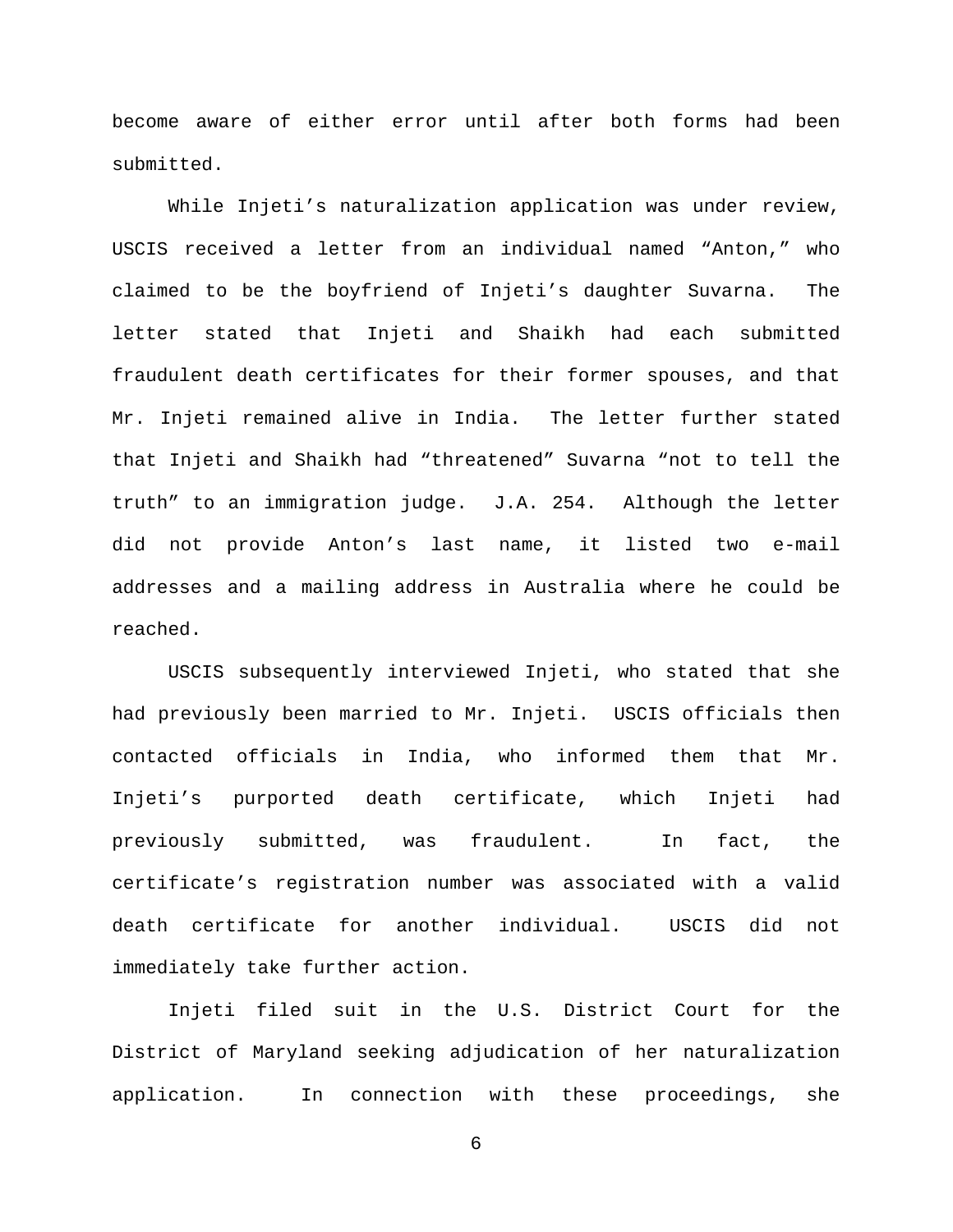submitted an affidavit from her attorney, David Rothwell, explaining the inaccuracies in her application forms. She also submitted her and Shaikh's original marriage certificate, which stated that both were widowed at the time of their marriage. $^1$  $^1$ The district court remanded the case to USCIS for adjudication.

USCIS denied Injeti's application for naturalization. USCIS reasoned that, because Injeti had omitted mention of her first husband from her adjustment application and had later submitted a fraudulent death certificate, she failed to meet her burden of establishing eligibility for naturalization. Specifically, she had not been "lawfully admitted for permanent residence" and did not possess "good moral character" as required for naturalization under 8 U.S.C. § 1427(a). J.A. 275.

In response, Injeti sought a hearing before an immigration officer. After conducting another interview and considering additional evidence, USCIS again denied Injeti's application. It based its decision on several related considerations. First, in the absence of proof that Mr. Injeti had died in 1988, USCIS concluded that Injeti had been "married to more than one person

<span id="page-6-0"></span> $1$  In his affidavit, Rothwell stated that he also submitted this marriage certificate with Injeti's original application for LPR status. J.A. 261. However, the certificate is not attached to the version of Injeti's application that appears in the record, and our review of the record does not otherwise reveal any indication that immigration officials received it.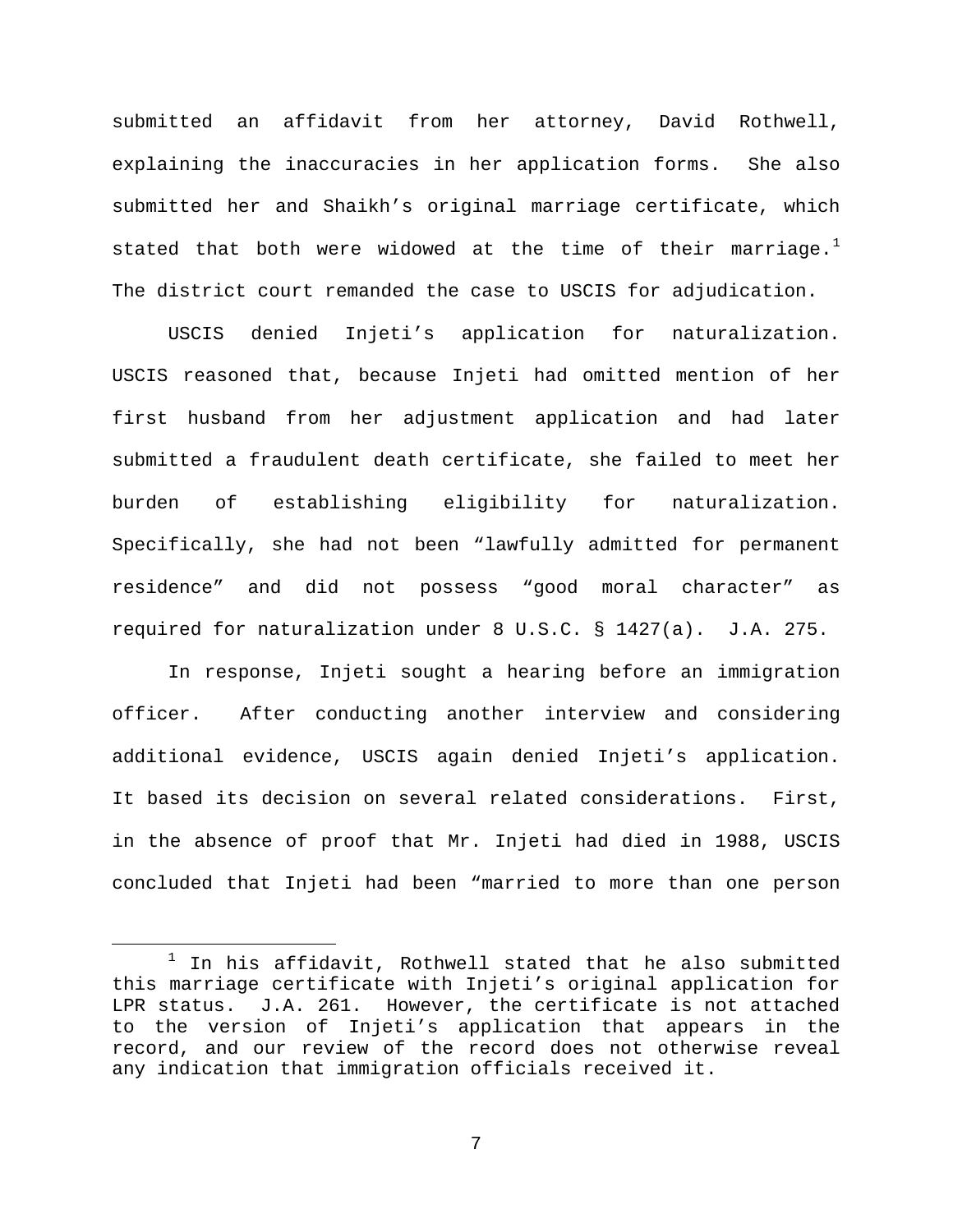at the same time." J.A. 28. She had thus committed bigamy, a crime of moral turpitude. As a result, negative answers she gave in her interview to questions regarding whether she had ever committed a crime or been married to more than one person at once had in fact been false. This crime and false testimony, along with Injeti's submission of a fraudulent death certificate, all prevented her from establishing good moral character. Additionally, because Injeti had "procured [her] lawful permanent residence through misrepresentation," she had not been lawfully admitted for permanent residence. J.A. 31. Finally, USCIS concluded that Injeti had "deliberately engaged in an ongoing pattern of misrepresentation and deceit." J.A. 31. Therefore, she was "statutorily and permanently ineligible for naturalization." J.A. 32.

#### B.

Injeti filed a new complaint in the U.S. District Court for the District of Maryland, seeking review of the denial of her naturalization application pursuant to 8 U.S.C. § 1421(c). Injeti's complaint asserted that she met all the requirements for naturalization and had not committed bigamy. The district court held a hearing on USCIS's motion to dismiss or for summary judgment. At the conclusion of the hearing, the court granted summary judgment in favor of USCIS. Delivering its decision from the bench, the district court explained that Injeti was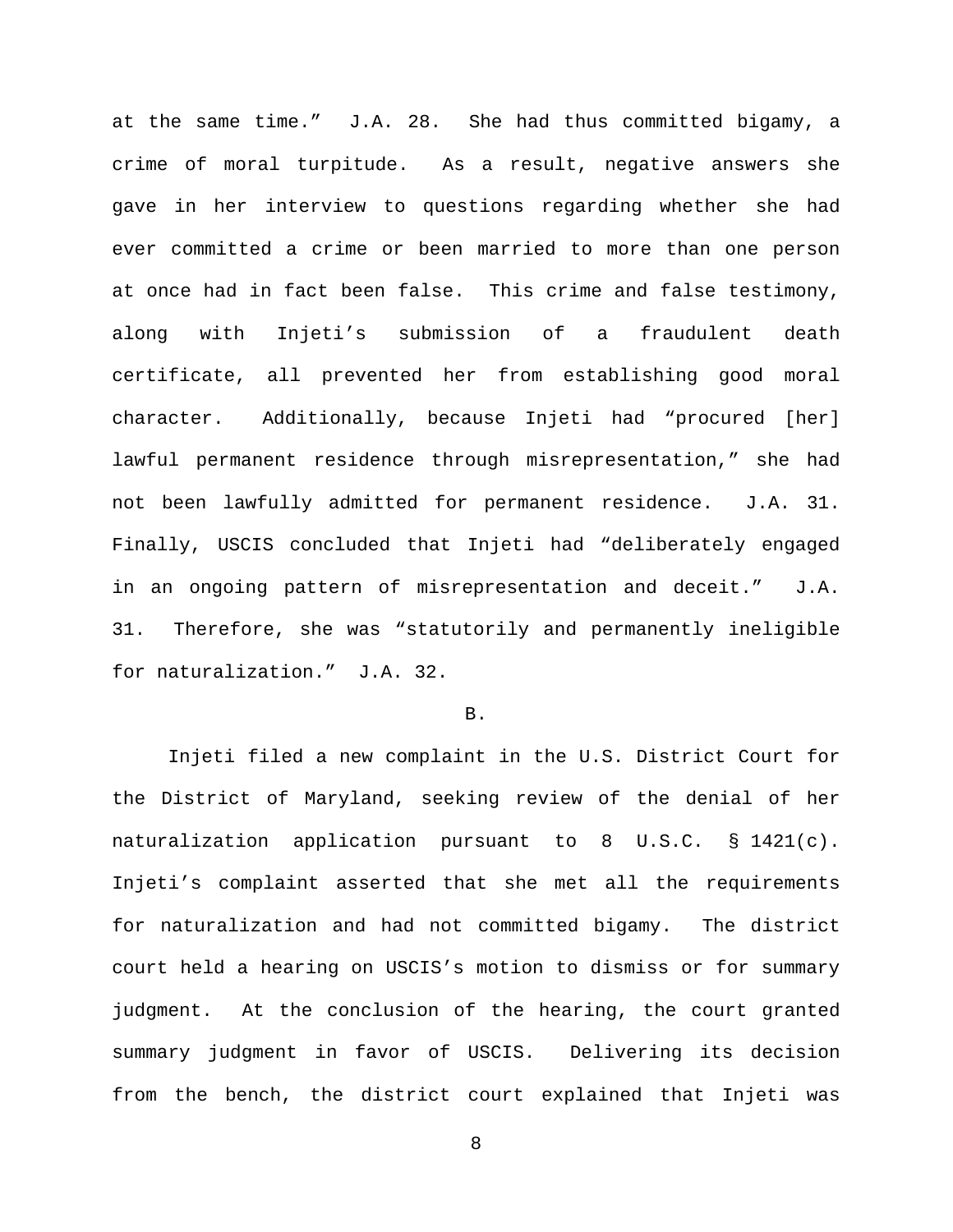ineligible for naturalization because she had: (1) not been lawfully admitted for permanent residence; and (2) failed to establish good moral character.

First, regarding Injeti's permanent resident status, the district court held that "she had an absolute duty to inform [USCIS] of her previous husband." J.A. 94. Because she omitted that information from her application for adjustment to LPR status, "she did not have proper immigration status in the first place and therefore could not be a proper candidate for naturalization." J.A. 95. Second, because she made the misrepresentation under penalty of perjury, Injeti's statement constituted false testimony under 8 U.S.C. § 1101(f)(6), barring a finding of good moral character. J.A. 96. Because Injeti was ineligible for naturalization on either basis, the court held, USCIS was entitled to summary judgment.

## II.

#### A.

"Courts review a decision denying a naturalization application de novo." Dung Phan v. Holder, 667 F.3d 448, 451 (4th Cir. 2012); see 8 U.S.C.  $\S$  1421(c). Similarly, we review the district court's grant of summary judgment de novo, viewing the facts in the light most favorable to the nonmoving party. Dung Phan, 667 F.3d at 451.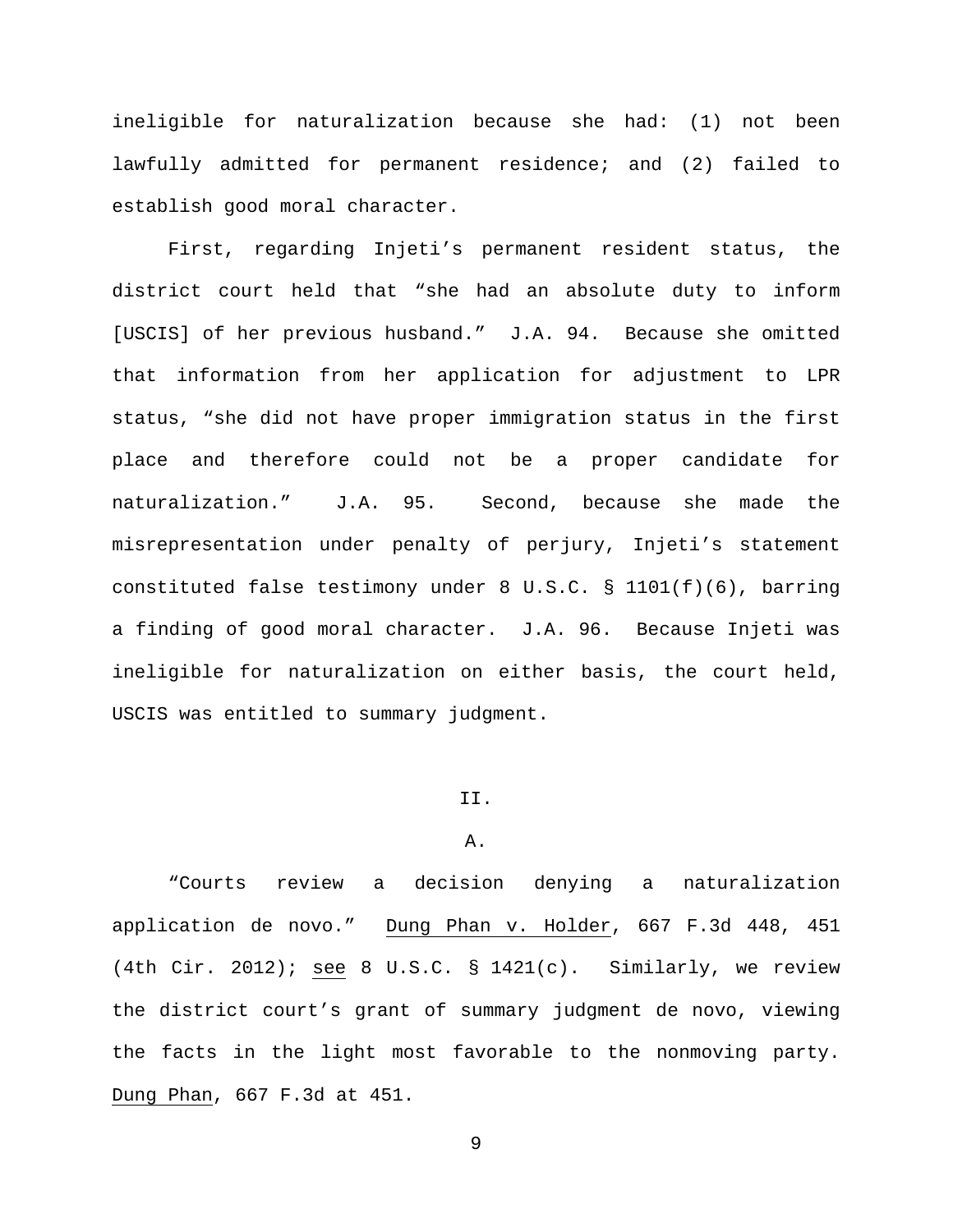To qualify for naturalization, an applicant bears the burden of establishing, among other prerequisites, that she: (1) has resided continuously in the United States for at least five years after being "lawfully admitted for permanent residence," and (2) has been, and still is, "a person of good moral character" during the relevant time periods. 8 U.S.C. § 1427(a); 8 C.F.R. § 316.2. Arguing that the district court's grant of summary judgment to USCIS was improper, Injeti contends that the district court erred in finding that she could not satisfy either of these conditions.

We first consider whether Injeti was lawfully admitted for permanent residence.

### B.

"The term 'lawfully admitted for permanent residence' means the status of having been lawfully accorded the privilege of residing permanently in the United States as an immigrant in accordance with the immigration laws." 8 U.S.C. § 1101(a)(20). As one of our sister circuits has aptly noted, "[t]his definition is somewhat circuitous, and where there is ambiguity, we must give deference to the agency's interpretation, if it is reasonable." Arellano-Garcia v. Gonzales, 429 F.3d 1183, 1186 (8th Cir. 2005) (citing Chevron, U.S.A., Inc. v. Natural Res. Def. Council, Inc., 467 U.S. 837, 842-43 (1984)).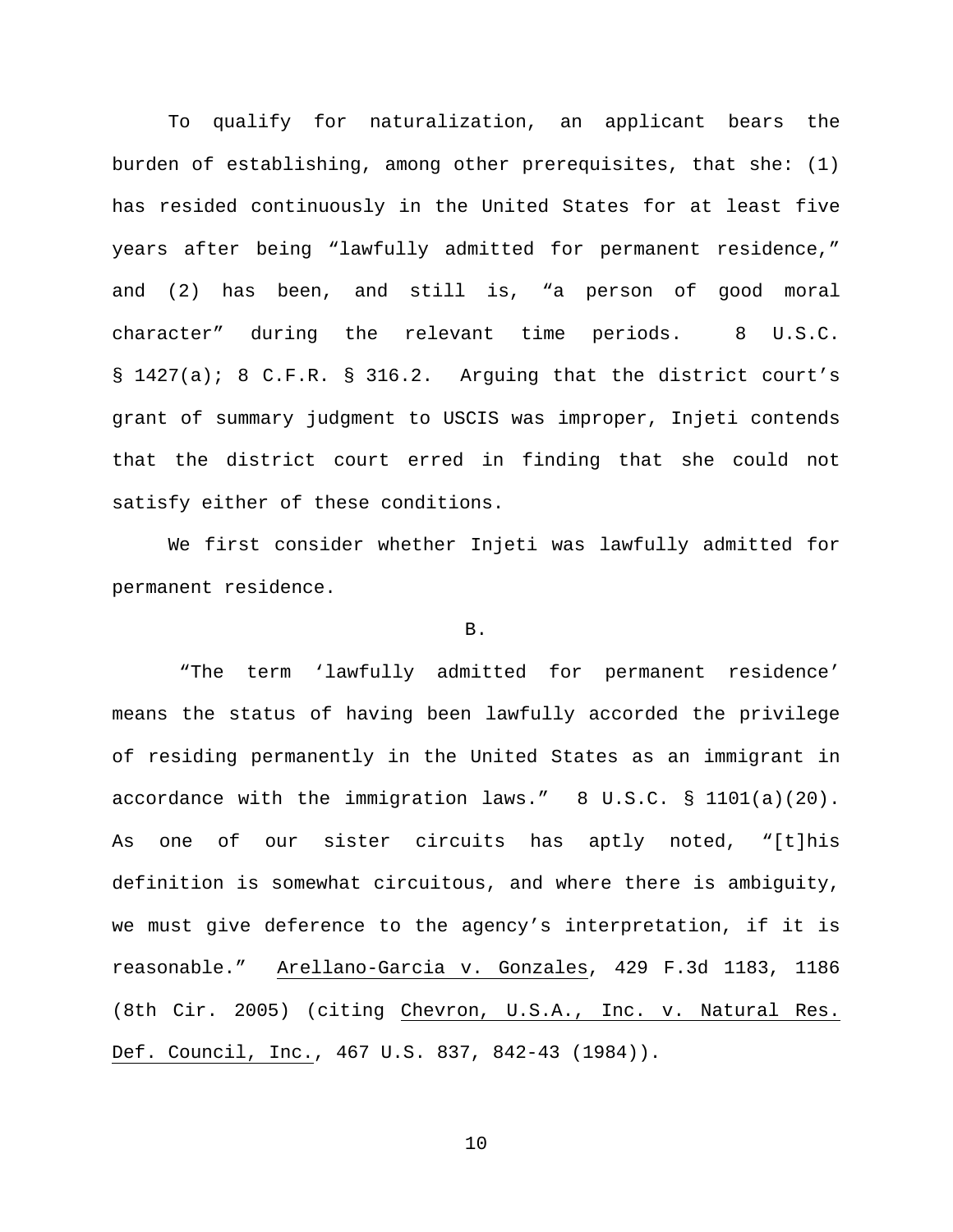The Board of Immigration Appeals ("BIA") has explained that the term "lawfully" "denotes compliance with substantive legal requirements, not mere procedural regularity." In re Koloamatangi, 23 I. & N. Dec. 548, 550 (B.I.A. 2003) (internal quotation marks omitted). According to the BIA, an alien who has obtained LPR status by fraud--or who was otherwise not entitled to it--has not been lawfully admitted. See id. In other words, even in cases where there is no indication of fraud, an alien has not been "lawfully admitted" if her admission, at the time it was granted, was "not in substantive compliance with the immigration laws." See Shin v. Holder, 607 F.3d 1213, 1217 (9th Cir. 2010).

The BIA has applied this "non-fraud" doctrine in other cases, ranging from those where a petitioner has obtained LPR status through the fraud of third parties to those where a petitioner has received LPR status due to an administrative oversight. See, e.g., Walker v. Holder, 589 F.3d 12, 19 (1st Cir. 2009) (affirming a BIA order concluding that petitioner had not been lawfully admitted because he had acquired LPR status "through the fraud or misrepresentation of third parties"); Arellano-Garcia, 429 F.3d at 1186-87 (agreeing with a BIA order concluding that petitioner had not been lawfully admitted because his LPR status "was obtained by a negligent mistake made by the government").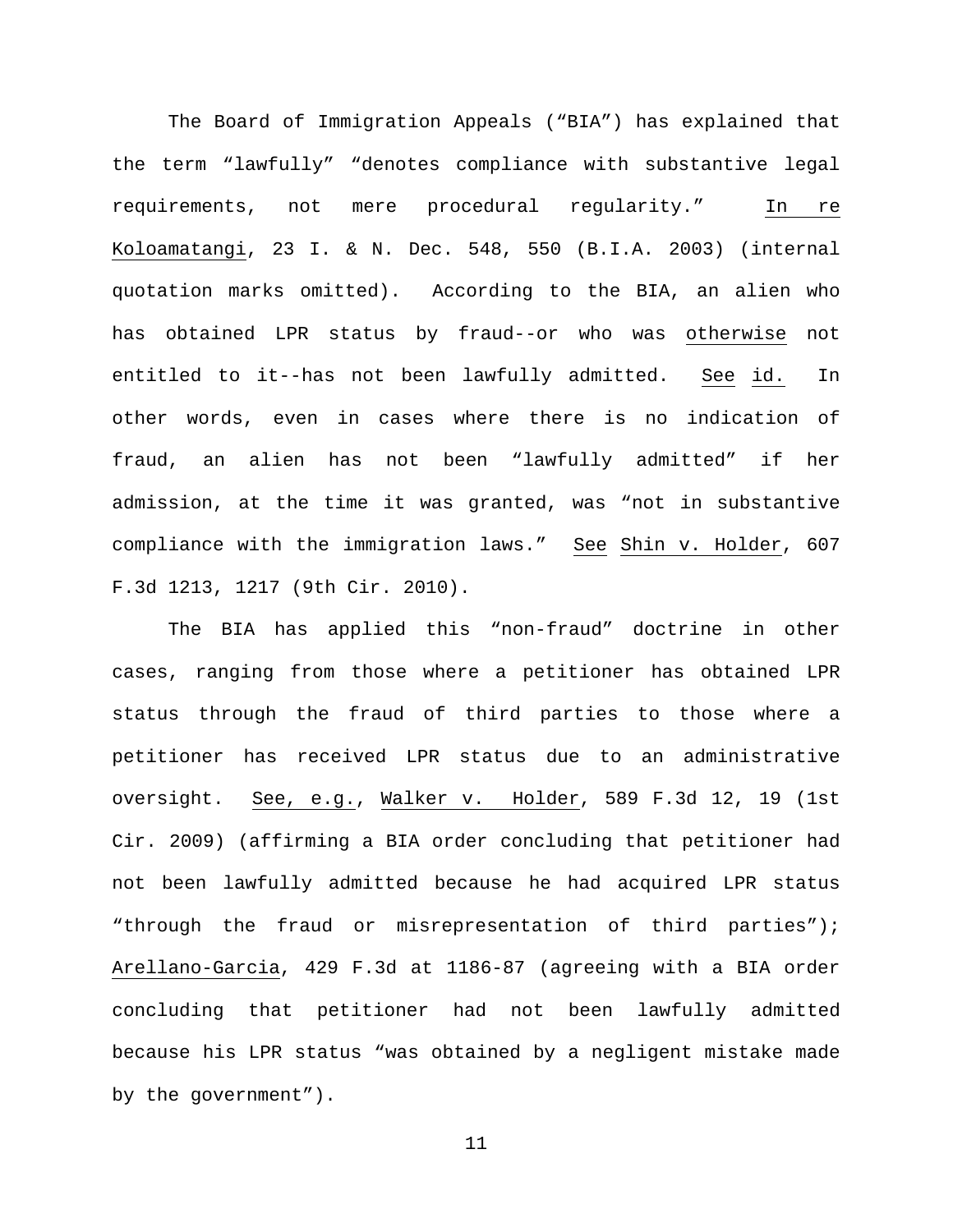Every other circuit that has addressed the BIA's construction of "lawfully" has deferred to it as reasonable, and seeing no reason to reach a contrary conclusion, we follow suit.<sup>[2](#page-11-0)</sup> Thus, to establish that she was lawfully admitted for permanent residence, Injeti must do more than simply show that she was granted LPR status; she must further demonstrate that the grant of that status was "in substantive compliance with the immigration laws."<sup>[3](#page-11-1)</sup> See Shin, 607 F.3d at 1217.

Injeti concedes that her application for adjustment to LPR status contained a misrepresentation regarding whether she had previously been married. Specifically, she inaccurately stated "none" when asked whether she had any "former husbands." J.A. 117. Nevertheless, Injeti contends that she was lawfully admitted for permanent residence because the misrepresentation- which she explains resulted from a mistake by her attorney--was not fraudulent or willful, and was immaterial to her eligibility

<span id="page-11-0"></span> <sup>2</sup> See, e.g., Gallimore v. Att'y Gen., 619 F.3d 216, 223-25 (3d Cir. 2010); Shin, 607 F.3d at 1217; Walker, 589 F.3d at 19- 21; De La Rosa v. U.S. Dep't of Homeland Sec., 489 F.3d 551, 554-55 (2d Cir. 2007); Savoury v. U.S. Att'y Gen., 449 F.3d 1307, 1313-17 (11th Cir. 2006); Arellano-Garcia, 429 F.3d at 1186-87.

<span id="page-11-1"></span><sup>&</sup>lt;sup>3</sup> This does not mean that any time a person applies for naturalization, she must affirmatively come forward with proof to refute every conceivable basis for concluding that her<br>admission did not comply with applicable law. Rather, such admission did not comply with applicable law. proof is required only where there is some articulable reason to suspect that the applicant's admission was improper.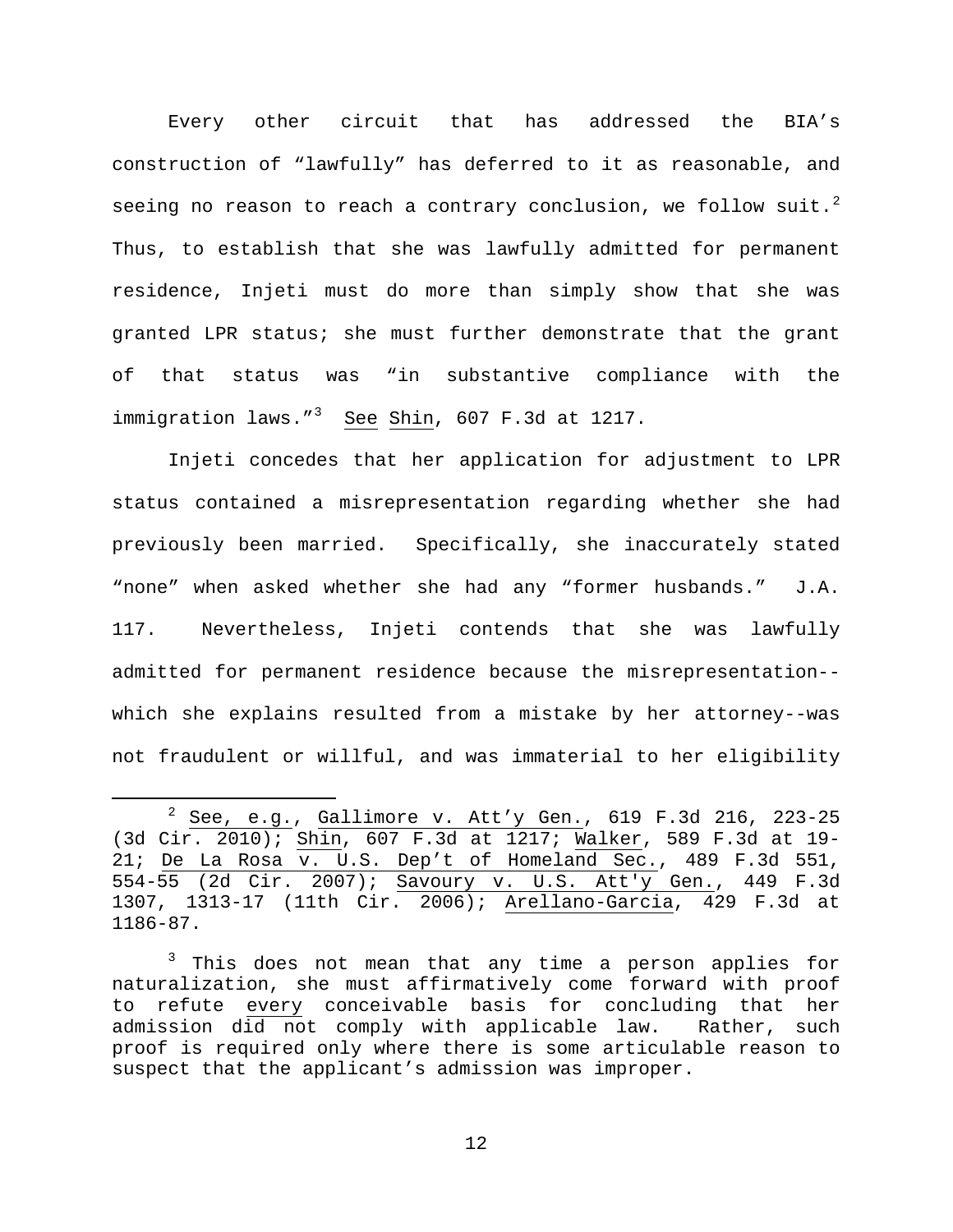for LPR status in the sense that she was not "excludable on the true facts." See Appellant's Br. at 34. Therefore, she argues, her adjustment to LPR status complied with the immigration laws both procedurally and substantively. We disagree.

First, we reject Injeti's contention that the misrepresentation in her application was immaterial to her eligibility for LPR status. Despite Injeti's argument to the contrary, finding that a misrepresentation is material does not require concluding that it necessarily would have changed the relevant decision. Rather, in Kungys v. United States, 485 U.S. 759 (1988), the Supreme Court held that a misrepresentation in an immigration proceeding (there a denaturalization proceeding) is material if it "ha[s] a natural tendency to influence the decision[] of [immigration officials]." Id. at 772; see also United States v. Garcia-Ochoa, 607 F.3d 371, 375-76 (4th Cir. 2010) (noting that the Kungys materiality test "applies in numerous contexts"). As one circuit court has concluded, "[t]his is most definitely not a 'but for' analysis, . . . that is, the government need not establish that 'but for' the misrepresentation" the application for LPR status would not have been granted. Kalejs v. INS, 10 F.3d 441, 446 (7th Cir. 1993).

The BIA considers a misrepresentation material if it "tends to shut off a line of inquiry which is relevant to the alien's eligibility and which might well have resulted in a proper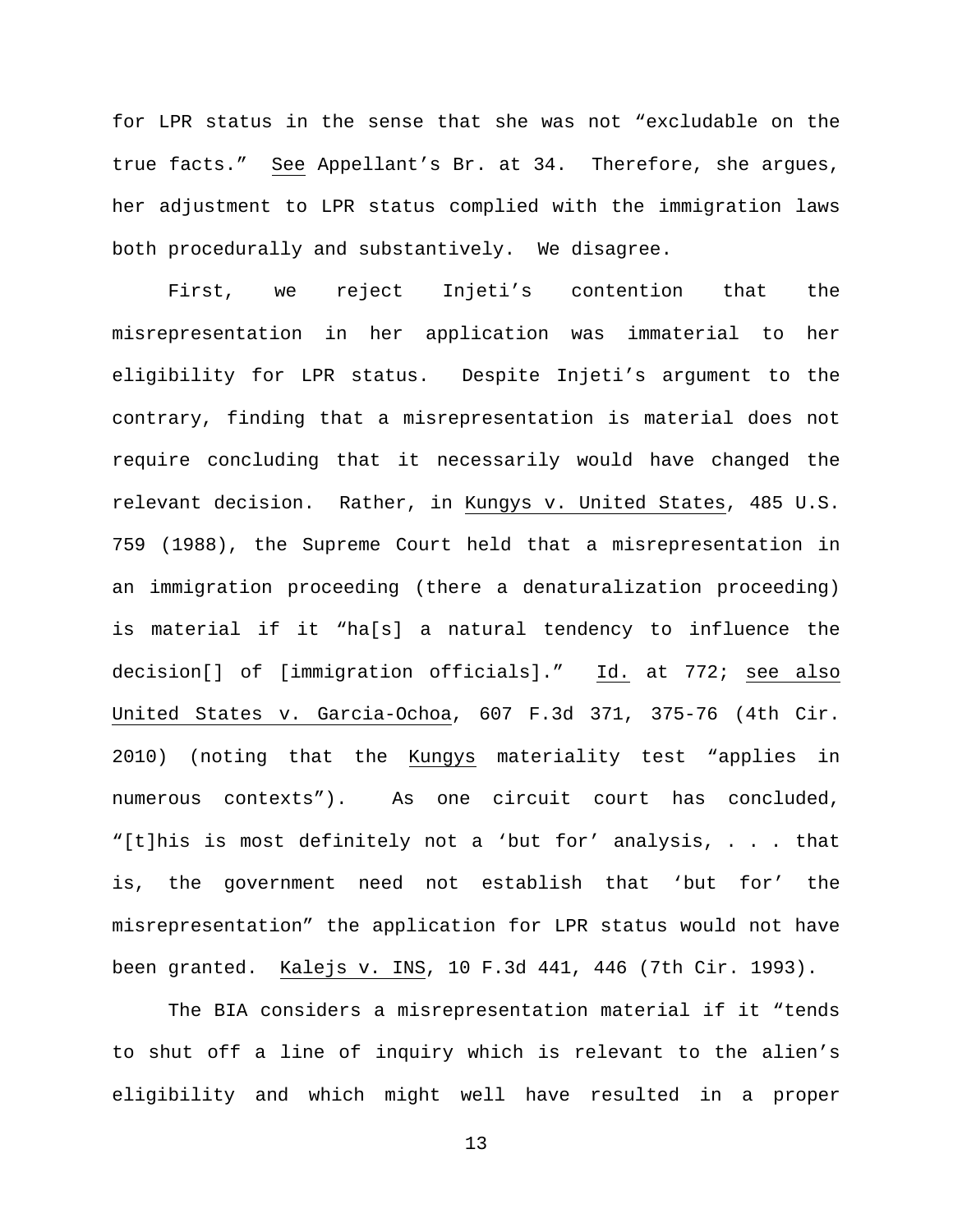determination that he be excluded." Matter of Kai Hing Hui, 15 I. & N. Dec. 288, 289 (B.I.A. 1975) (quoting Matter of S-- & B-- C--, 9 I. & N. Dec. 436, 448-49 (A.G. 1961)); see also Cooper v. Gonzales, 216 F. App'x 294, 297 (4th Cir. 2007) (applying the BIA's materiality standard); Gozun v. Att'y Gen., 375 F. App'x 276, 279 (3d Cir. 2010) (deferring to "the BIA's definition of a material misrepresentation" as "reasonable").

To the extent that these materiality standards differ, we need not determine which of the two applies here because Injeti's misrepresentation meets either one. Cf. Solis-Muela v. INS, 13 F.3d 372, 377 (10th Cir. 1993) (declining to decide whether the Kungys or BIA materiality standard applied because "[r]egardless of the standard employed," the misrepresentation at issue was material). As USCIS explained in its decision denying Injeti's naturalization application:

Had USCIS properly known that [Injeti] w[as] previously married, they would have inquired deeper into the matter. The fraudulent death certificate of [Mr.] Injeti would have been discovered around the same time as that of the fraudulent death certificate of . . . Shaikh's first wife. This would have gone to the heart of [Injeti's] eligibility to become a lawful permanent resident. . . . Had it been known that [Injeti] w[as] married to two individuals at the same time, [she] would have been precluded from<br>establishing eligibility for lawful permanent establishing eligibility for lawful permanent residence.

J.A. 30. In other words, because commission of bigamy, a crime of moral turpitude, renders an alien inadmissible, see 8 U.S.C.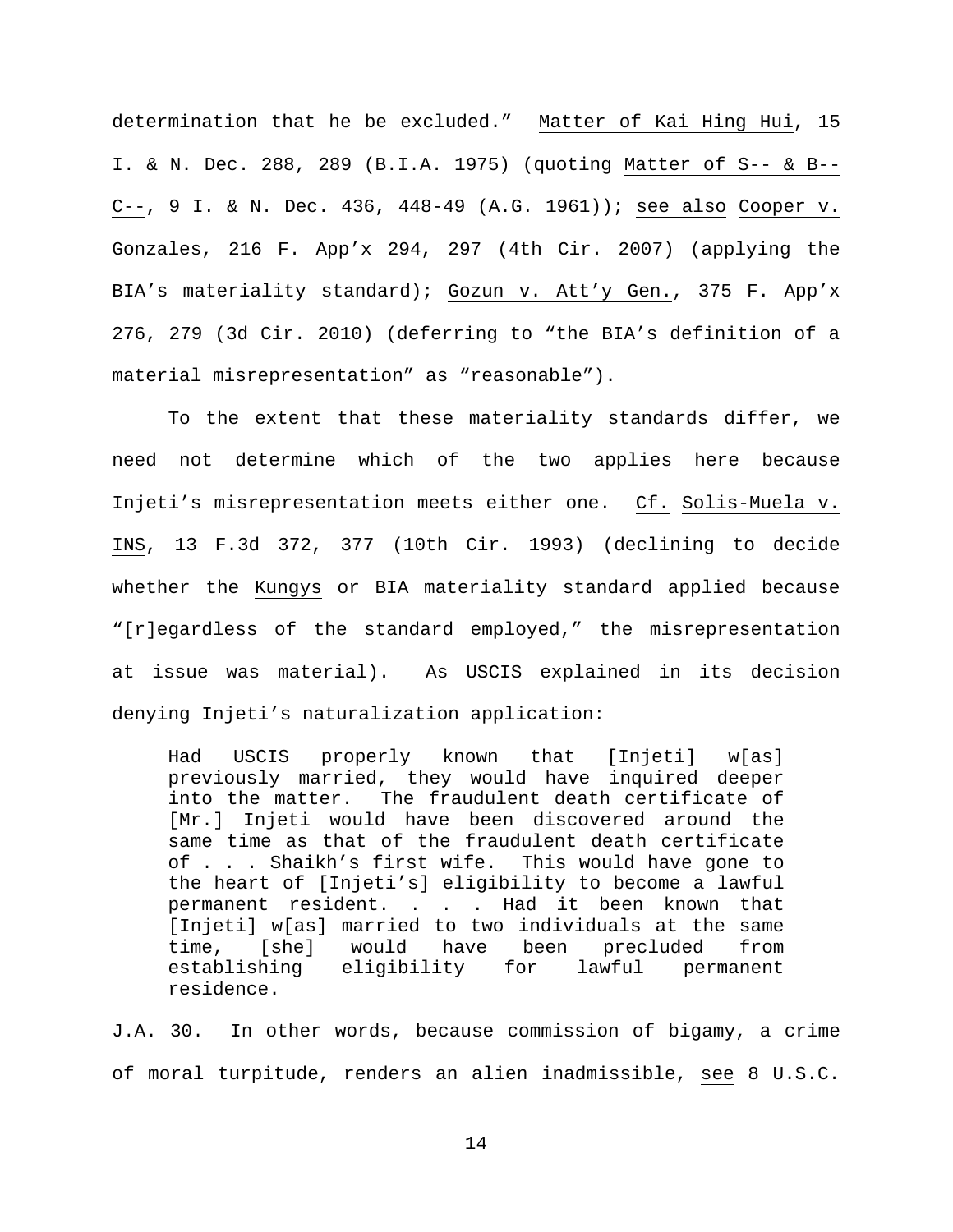§ 1182(a)(2)(A)(i), Injeti's omission of her prior marriage "had a natural tendency to influence" the evaluation of her application for LPR status, see Kungys, 485 U.S. at 772, by "shut[ting] off" inquiry into the propriety of her second marriage, Matter of Kai Hing Hui, 15 I. & N. Dec. at 289. The misrepresentation was therefore material, whether or not the true facts would have actually led to denial of her application.<sup>[4](#page-14-0)</sup>

Nor was it necessary for the district court to determine whether Injeti's misrepresentation was fraudulent or willful. As explained previously, and as our sister circuits have repeatedly observed, "[t]he adverb 'lawfully' requires more than the absence of fraud." Savoury, 449 F.3d at 1313. Indeed, "[i]t requires consistency with all applicable law," id., and an alien has not been "lawfully admitted" when she was "not legally entitled" to LPR status for any reason, Gallimore, 619 F.3d at 224. See In re Koloamatangi, 23 I. & N. Dec. at 550.

In arguing that her admission was consistent with applicable law, and thus that she was legally entitled to LPR status, Injeti attempts to rely on 8 U.S.C. §  $1182(a)(6)(C)(i)$ , which designates as "inadmissible" any alien who "seek[s] to

<span id="page-14-0"></span> $4$  Injeti contends that she would have been inadmissible only if she had knowingly been married to two men at once. For reasons we explain later, we find it unnecessary to determine whether Injeti committed bigamy.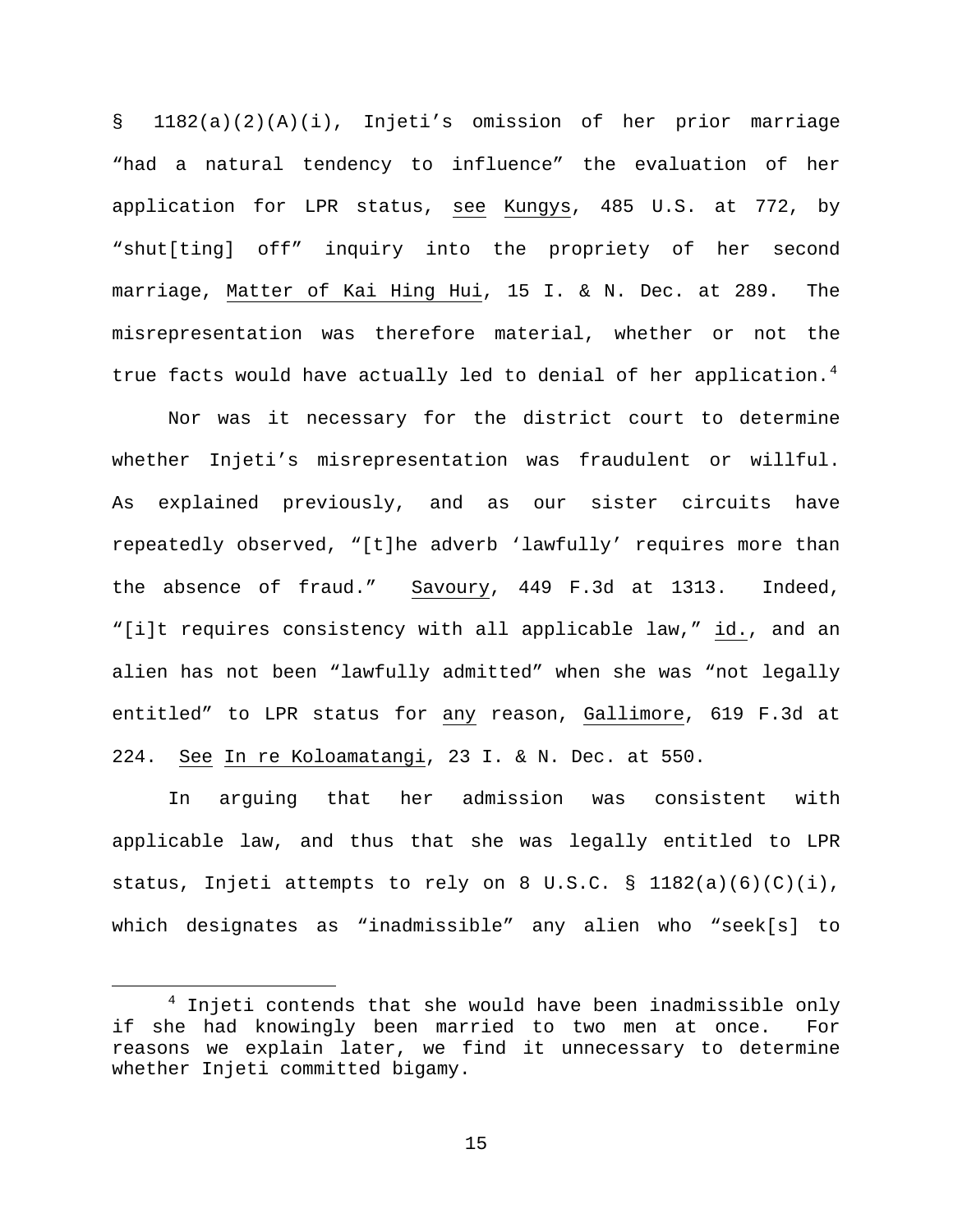procure" admission "by fraud or willfully misrepresenting a material fact." Injeti argues that her admission was not inconsistent with this provision because her misrepresentation on her application was neither fraudulent nor willful. Nor, according to Injeti, was she inadmissible under any of the other applicable statutory bars. In particular, she contends that she did not commit bigamy, so as to render her inadmissible under the bar against aliens who have committed a crime of moral turpitude, see 8 U.S.C. § 1182(a)(2)(A)(i), because she believes Mr. Injeti died prior to her marriage to Shaikh.

Injeti's argument incorrectly presumes that admissibility is the only requirement for being entitled to LPR status. To be sure, Injeti would not have been entitled to adjust her status to permanent resident had she been statutorily inadmissible. Admissibility, however, is a necessary, but not sufficient, condition for adjustment to LPR status. Indeed, while the statute governing adjustment of status makes admissibility a prerequisite for receiving a grant of LPR status, see 8 U.S.C. § 1255, the ultimate determination as to whether an alien will receive that status is left to the Attorney General "in his discretion and under such regulations as he may prescribe." Id. (emphasis added).

One such regulation, 8 C.F.R. § 103.2(a)(2), requires the applicant to certify that all information contained in the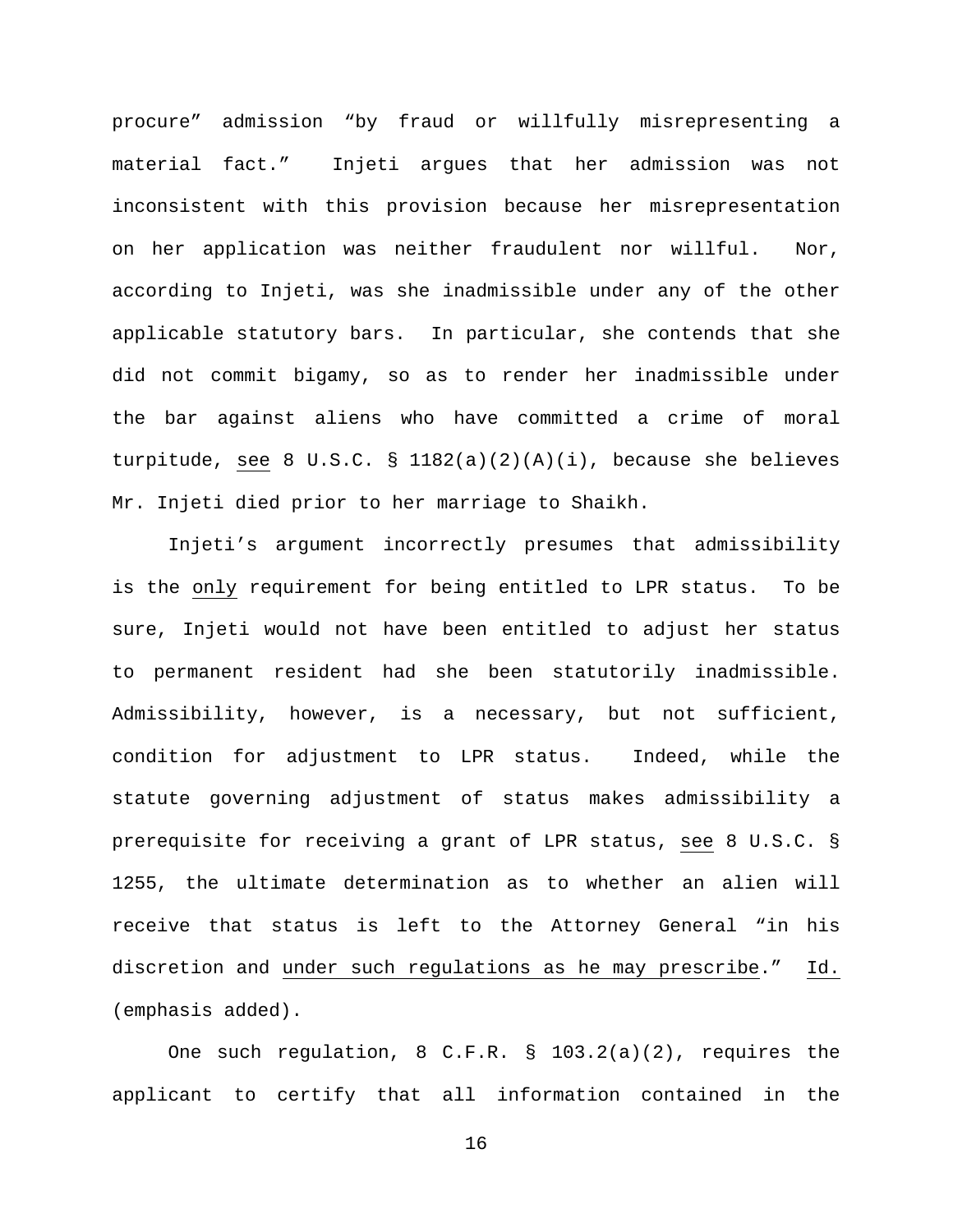application "is true and correct." Because Injeti's application contained a material misrepresentation, and thus was not "true and correct," it did not comply with § 103.2(a)(2).<sup>[5](#page-16-0)</sup> See also United States v. Sadig, No. 05-4733, 2007 WL 4553963, at \*4 (4th Cir. Dec. 27, 2007) ("[T]he oath at the end of the application specifically and absolutely requires that the answers be true and correct."). It follows that Injeti did not satisfy the legal requirements for adjusting to LPR status under 8 U.S.C. § 1255, regardless of whether the misrepresentation on her application was willful, and even if she did not commit bigamy. Cf. In re F---- M----, 7 I & N Dec. 420, 421-22 (B.I.A. 1957) (concluding that a visa granted on the basis of an application that contained a material misrepresentation "was not a valid one," despite the record "fail[ing] to establish that the [applicant] made the misrepresentation willfully and purposefully").

<span id="page-16-0"></span> $5$  By its terms, 8 C.F.R. § 103.2(a)(2) does not limit the duty to ensure that an application is "true and correct" to material facts. However, given that the regulation seems intended to facilitate USCIS's assessment of whether the applicant is eligible for the benefit sought, we read it to imply such a limitation. That is to say, we do not believe a mistake or misstatement with no possible bearing on an applicant's eligibility, and which is therefore immaterial, see Kungys, 485 U.S. at 772, necessarily violates the duty imposed by  $\S$  103.2(a)(2).